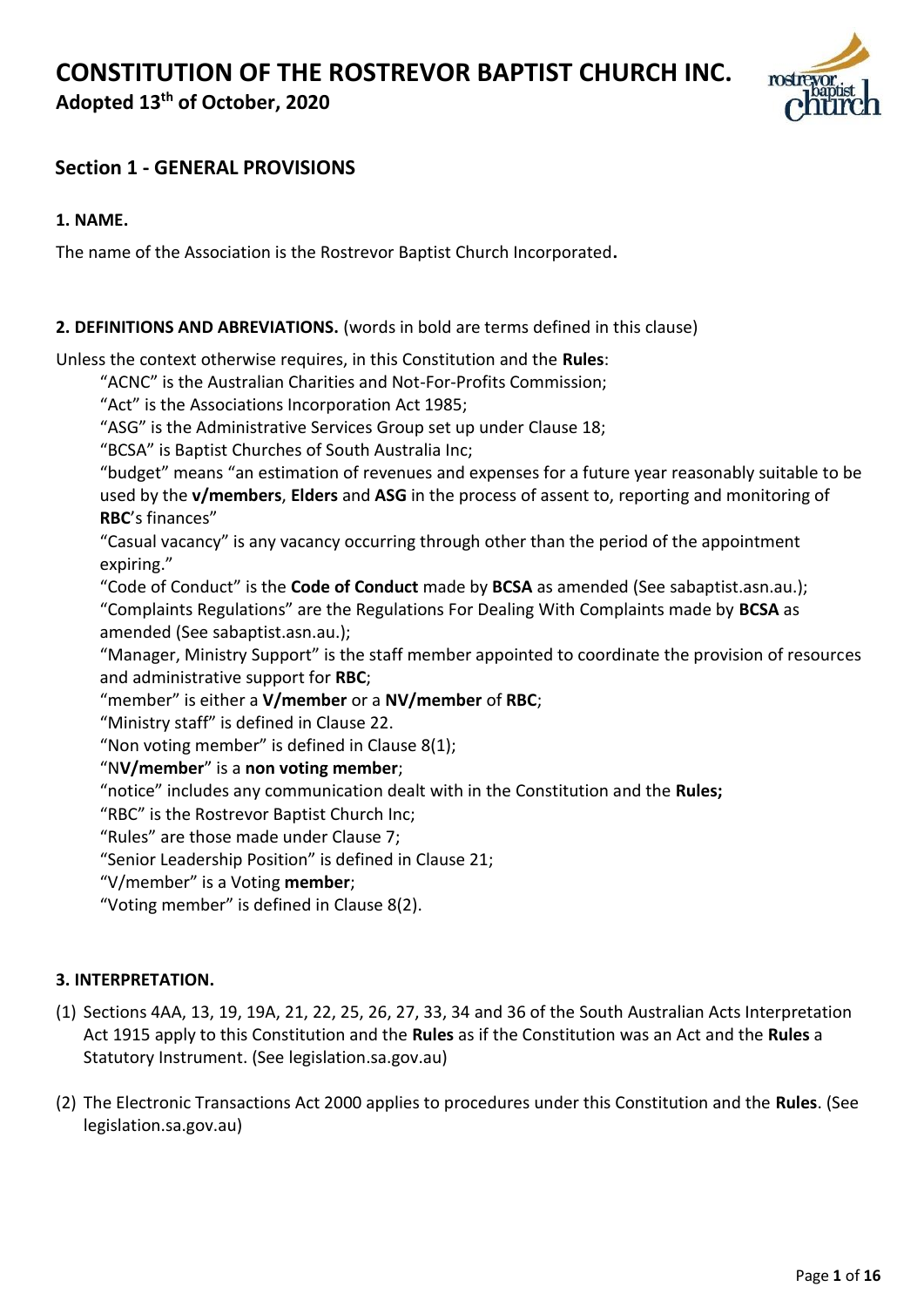

#### **4. STATEMENT OF FAITH.**

The following Statement of Faith states the core beliefs of **RBC** and of its **members** 

- (1) We believe that the Bible is the inspired Word of God. In the Bible we find the complete revelation of God's will for the salvation of people of all ages, and divine and final authority for the Christian faith and lifestyle.
- (2) We believe in one God, creator of all things, who is perfect and eternally existent in three persons: Father, Son and Holy Spirit. That Jesus is fully God and fully man, was conceived of the Holy Spirit, born of the Virgin Mary, He died on the cross as an atoning sacrifice for our sins. Further, He rose bodily from the dead, ascended into heaven, and is now at the right hand of the Father as our High Priest and Advocate.
- (3) We believe that all people are created in the image of God but have fallen into sin and are therefore lost in broken relationship with God. It is only through the regenerative work of the Holy Spirit that salvation and life with God can be obtained. The shed blood of Jesus Christ and His resurrection provide the only grounds for justification and salvation.
- (4) We believe that, through the Holy Spirit, God glorifies His Son, Jesus Christ. That the Holy Spirit indwells, guides, instructs and empowers those who believe so they might live Godly lives of service. Every believer should be continually filled with the Holy Spirit, thus being empowered to be witnesses to the truth of the Gospel.
- (5) We believe that there is one true Church universal, comprised of all those who have received God's grace in the person of Jesus Christ and that the local body of believers gathers for worship, prayer, teaching of the Word, fellowship, service, and the observance of Baptism and Communion.
- (6) We believe that believer's baptism by immersion is the appropriate discipleship response to the grace of God in Jesus Christ and that all believers should be encouraged to be baptised in accordance with the call of Jesus.
- (7) We believe in the priesthood of all believers and maintain that every believer has been gifted and equipped by God for their role in the ministry and life of the Church. Moreover, we believe that God leads and directs His Church through His people and seeks to facilitate this through the exercise of congregational government.
- (8) We believe God in His own time and in his own way will bring the current world to its appropriate end. According to His promise, Jesus Christ will return personally and visibly in glory to the earth; the dead will be raised; and Christ will judge all people in righteousness. The unrighteous will be consigned to hell, the place of everlasting punishment. The righteous in their resurrected and glorified bodies will receive their reward and will dwell forever with the Lord.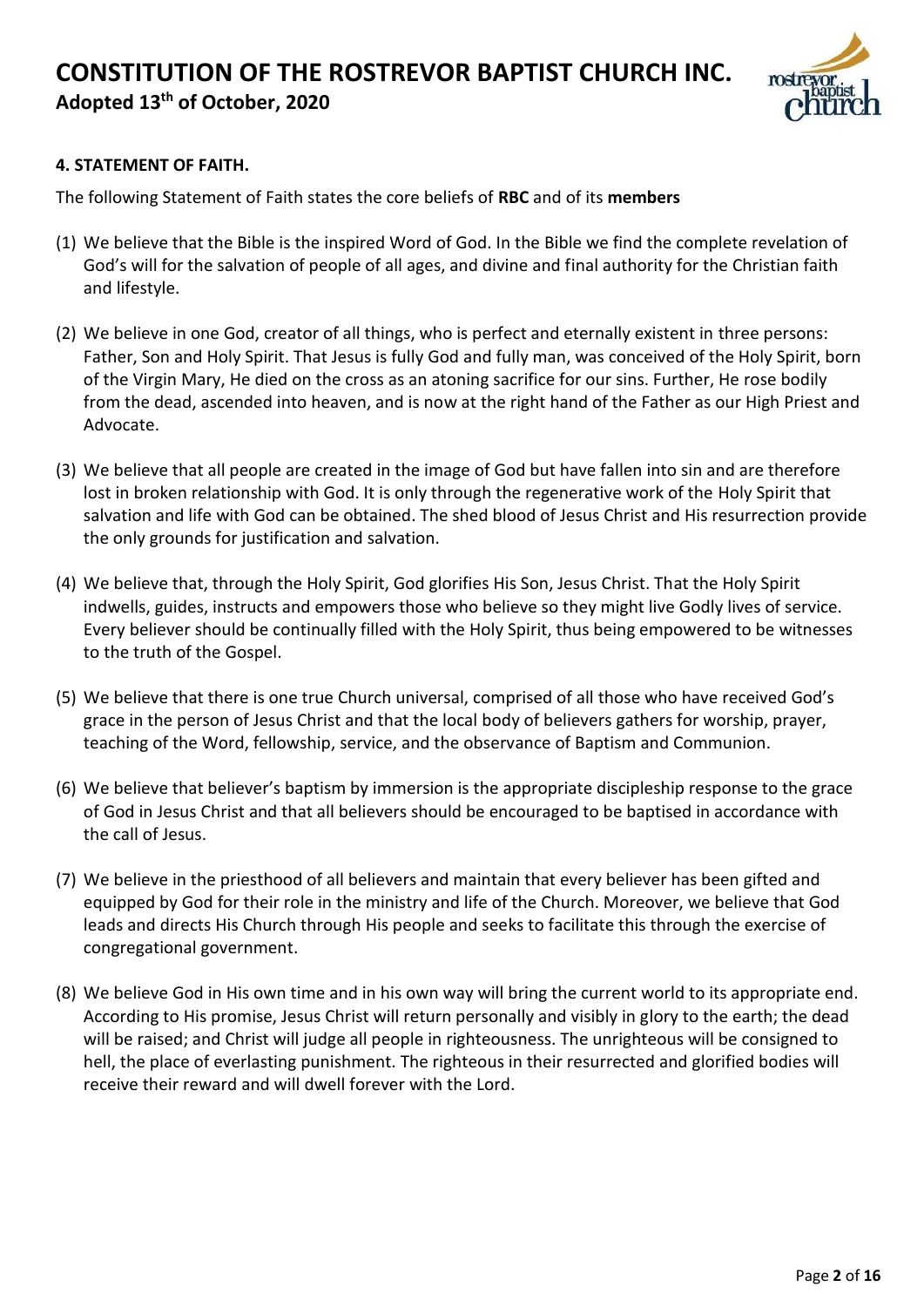

#### **5. MISSION STATEMENT.**

**RBC** seeks to engage in the mission of God as it is revealed in the Bible, holding in focus the following aims and objectives:

- (1) To announce and demonstrate the Gospel of our Lord and Saviour Jesus Christ.
- (2) To give Biblical instruction, including the implications for daily living, to people of all ages and cultures.
- (3) To nurture a disciple-making culture that encourages and trains believers in sharing their faith and in the use of their spiritual gifts and talents in the service of Jesus Christ.
- (4) To engage in and encourage regular public worship of God in accordance with the statement of faith.
- (5) To create an environment where the love of Christ is expressed through mutual understanding and encouragement, justice and love, forgiveness and practical care, and to reflect those qualities into the world around us.
- (6) To partner in the mission of God through supporting the work of Baptist affiliated ministries locally, nationally and globally.
- (7) To partner in God's mission by planting vibrant and diverse communities of faith that reach more people with the life changing message of the gospel.

#### **6. AFFILIATION WITH BCSA.**

**RBC** is to be a member of **BCSA**.

#### 7. **RULES CONTROLLING PROCEDURES.**

- (1) The **V/**members may make **Rules** ("the **Rules**") controlling the processes needed to implement this Constitution which are to be a Schedule to this Constitution.
- (2) The **Rules** are supplementary to the Constitution and are subordinate to it.
- (3) The **V/members** may without any prior **notice** of the motion having been given:
	- (a) waive compliance with any Rule, including retrospectively;
		- (b) amend any Rule;
		- (c) rescind any Rule; or
		- (d) make any new Rule.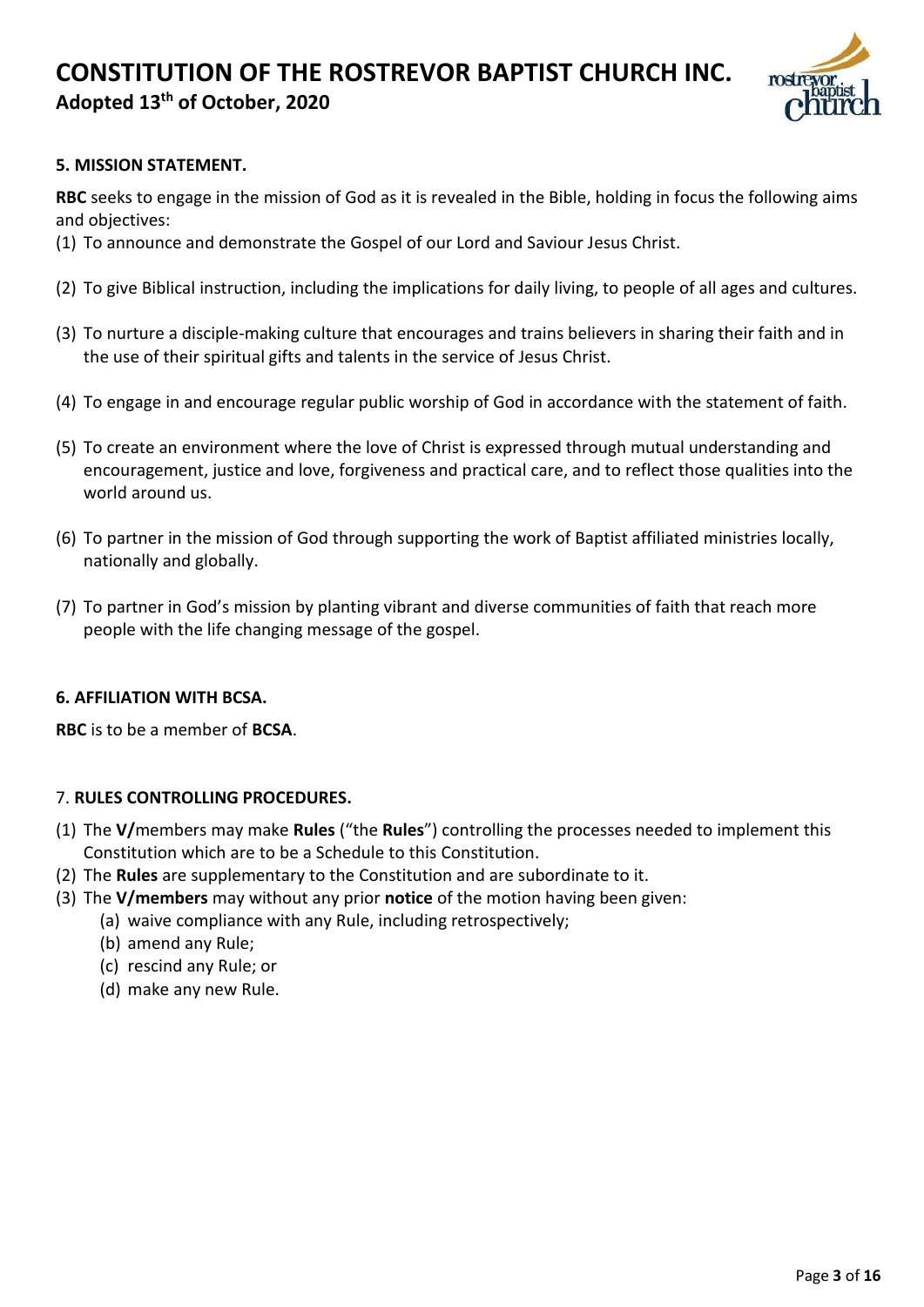**Adopted 13th of October, 2020**



### **Section 2 - RBC MEMBERSHIP**

#### **8. MEMBERSHIP OF RBC.**

#### (1) A **NV/member** of **RBC** must:

- (a) Confess Jesus Christ as their personal Lord and Saviour;
- (b) Subscribe to the Statement of Faith in this Constitution;
- (c) Agree to be bound by this Constitution including the **Code of Conduct;**
- (d) Be prepared to take part in the life and ministries of **RBC** and be subject to its leadership. (See 1 Cor 12:12-27); and
- (e) Have either:
	- (i) been baptised by immersion upon a personal confession of faith in Jesus Christ;
	- (ii) desired baptism by immersion but was precluded from it by disability; or
	- (iii) received in another Christian tradition a different form of baptism which is acceptable to the Elders.

#### (2) A **V/member** of **RBC** must:

- (a) Qualify to be a **NV/member**; and
- (b) Desire to participate in the spiritual ministry of discernment and decision making in **RBC**.
- (3) All applications for membership are to be made in accordance with the **Rules** and may be approved by the Elders if the applicant satisfies the requirements for membership and is considered to be a suitable person to be a **member**. (See Rule 3.)
- (4) A **V/member** of **RBC** immediately prior to the commencement of this Constitution retains that membership, and a Covenant member immediately prior to the commencement of this Constitution becomes a N**V/member** under this Constitution, but in both cases subject to any changes to that form of membership made by this Constitution.
- (5)
- (a) A **V/member** who either does not attend in person or by proxy at meetings of **V/members** either for any continuous period of 24 months or for four consecutive meetings of **V/members**  automatically thereupon ceases to be a **V/member**, but continues as a N**V/member**; and
- (b) In special circumstances the Elders may waive the operation of subpara (a), including retrospectively.
- (6) **Rules** may be made for registers of both **V/members** and N**V/members** (See Rule 4) and for the resignation of both **V/members** and N**V/members** (see Rule 5).
- (7) The Elders may remove N**V/members** who are no longer active in the life of **RBC** by procedures set out in the **Rules**. (See Rule 5(4) & (5))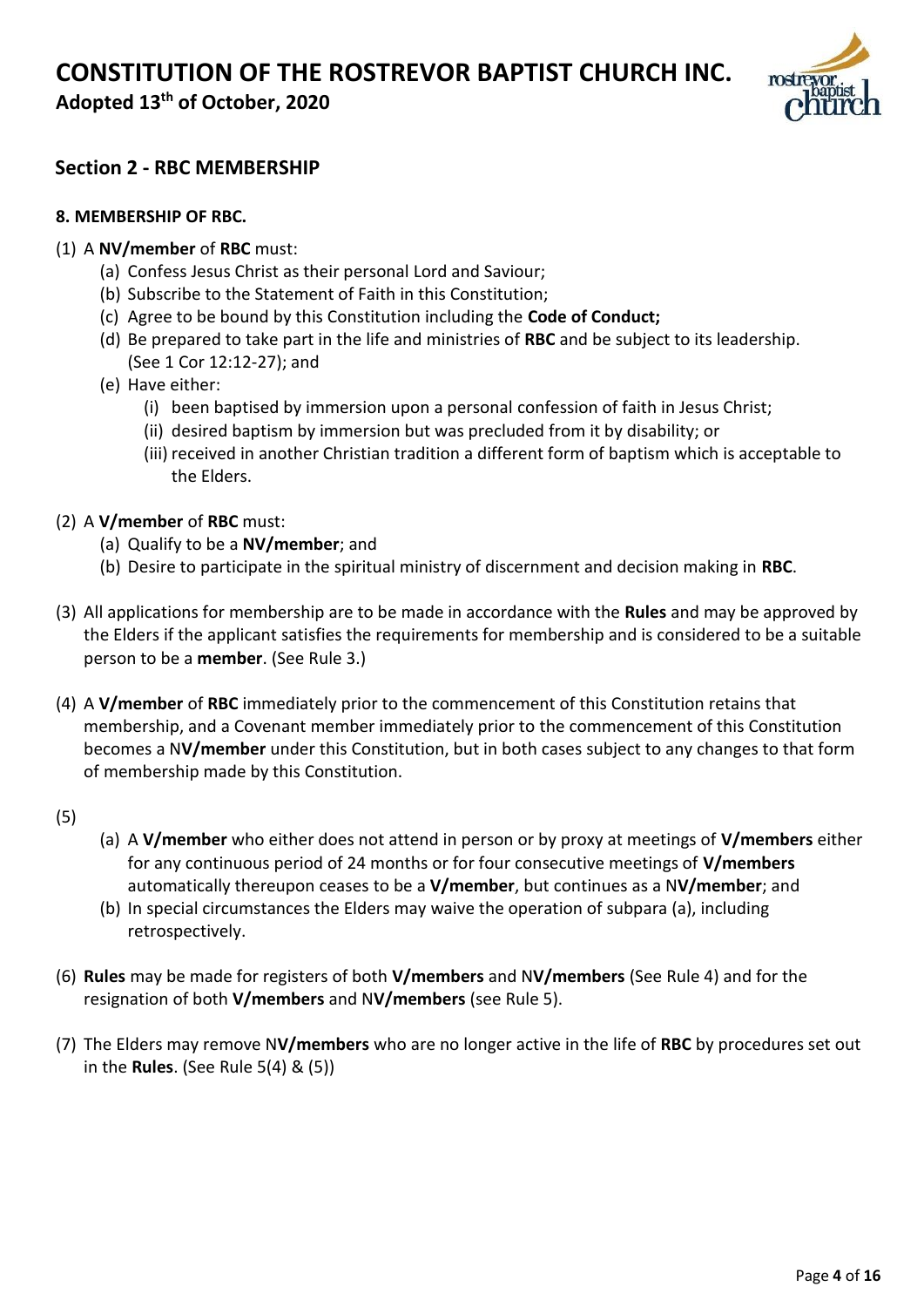## **CONSTITUTION OF THE ROSTREVOR BAPTIST CHURCH INC.**

## **Adopted 13th of October, 2020**



#### **9. DUTIES OF MEMBERS.**

- (1) All **members** are to contribute to the life of **RBC** as they are able and gifted in line with the Statement of Faith of **RBC** as they:
	- (a) Glorify God in the worship and work of the Church;
	- (b) Join as fully as possible in congregational worship, and **RBC** community life, listening to God's Word and sharing in the Lord's Supper;
	- (c) Lead a Christian life, studying the Scriptures and engaging in regular private prayer;
	- (d) Serve harmoniously with others in the fulfilment of the **RBC**'s objectives, seeking to build up other believers in love and spiritual growth;
	- (e) Give faithfully according to their financial means and personal abilities, and with a thankful heart, to the work and witness of the Church and sharing a faith testimony into the wider community; and
	- (f) Comply with the **Code Of Conduct.**
- (2) The V/ members are also to participate in the **V/members**' meetings, sharing with other believers in the process of discovering the will of the Lord in matters of **RBC** business.
- (3) No subscription is payable by any **member.**

#### **10. MEETINGS OF V/MEMBERS.**

- (1) The **V/members** perform their functions under this Constitution and the **Rules** through meetings and other processes as laid down by the Constitution and the **Rules**. (See Rule 6)
- (2) The primary function of the **V/members** is to discern the will of God for **RBC**.
- (3) The Elders will convene in accordance with the **Rules** at least two meetings of the **V/members** each year of which one is to be the Annual General Meeting:
	- (a) at which any election of Elders and officers is to occur and annual reports are to be received; and
	- (b) is to be held within five months of the end of **RBC**'s financial year. (See Rule 6)
- (4) The Elders may convene a meeting of the **V/members** at any time.
- (5) Where the Elders receive a written request from at least 10 **V/members** to convene a special meeting of **V/members** to consider specified business the Elders are:
	- (a) as soon as practicable to notify all **V/members** of the request; and
	- (b) to convene the requested meeting if within seven days at least 10% of the **V/members** respond agreeing to holding such a meeting.
- (6) A quorum:
	- (a) is 25% of the **V/members**;
	- (b) is 50% of the **V/members** for motions to amend the Constitution or to appoint or dismiss the Lead pastor or appointees to **Senior Leadership positions**
	- (c) is two **V/members** for an adjourned meeting under (7); and
	- (d) includes those present by proxies.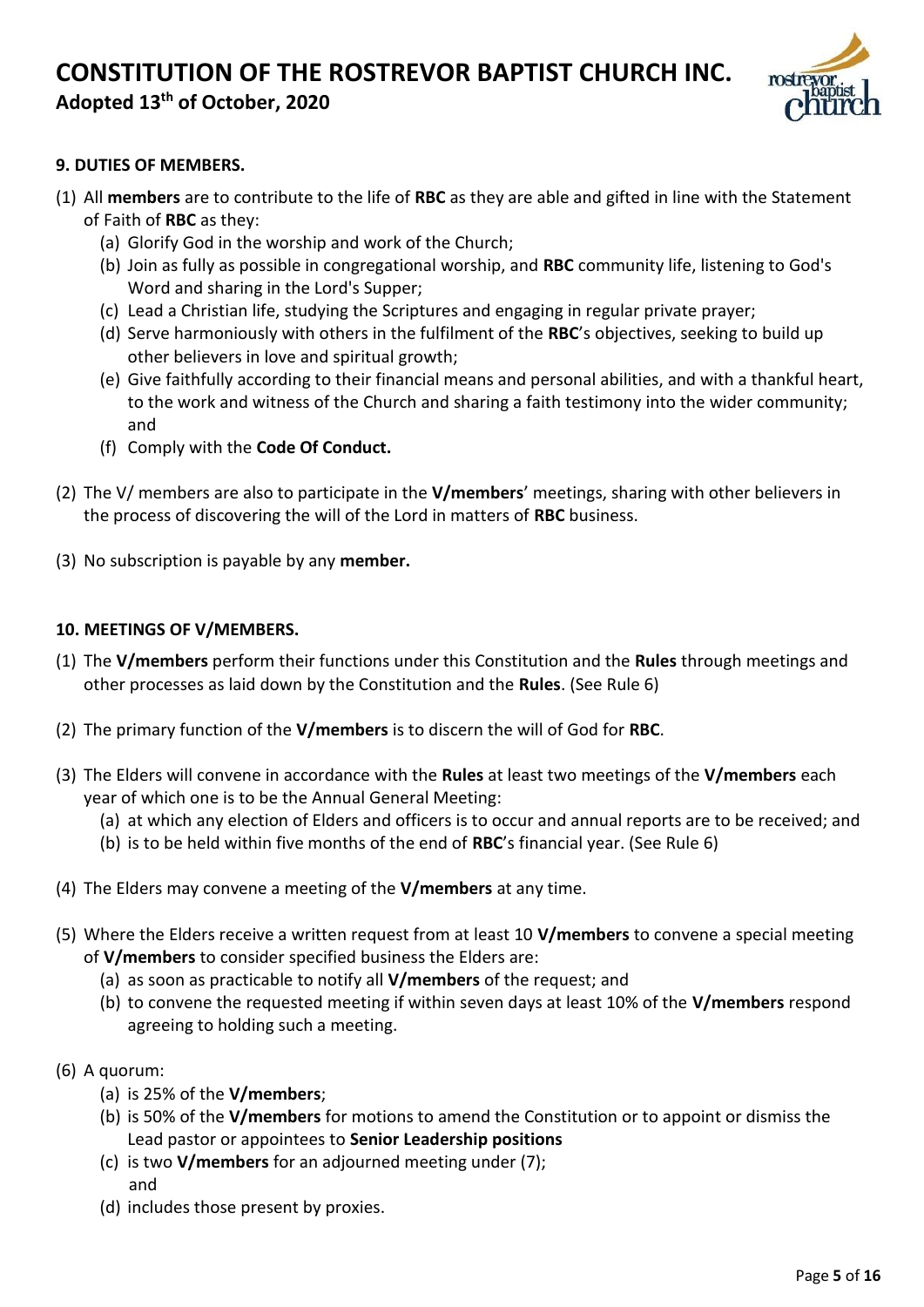

- (7) If the necessary quorum is not present within 30 minutes of the scheduled starting time for the meeting, it is adjourned to the next practicable date to be fixed and convened by the Elders in accordance with the **Rules**. (See Rule 6(5))
- (8) A **V/member** who is not reasonably able to attend a meeting may do so by proxy in accordance with the **Rules**. (See Rule 7)
- (9) On any motion to revoke or vary a decision of the Elders an acting chairperson is to be appointed who is not an Elder.
- (10) Voting must be by secret ballot:
	- (a) For amendments to the Constitution and the appointment or dismissal of the Lead Pastor, Elders or Senior Leadership appointees;
	- (b) When stipulated by the Elders; or
	- (c) Where requested by 10% of the **V/members** present at the meeting.
- (11) Any resolution for:
	- (a) the appointment or dismissal of the Lead Pastor or any Senior Leadership appointee; or
	- (b) an amendment to the Constitution must be passed by a majority of at least 75% of the **V/members** present at the meeting in person or by proxy.

#### **11. NOTICE TO V/MEMBERS AND TO RBC.**

- (1) **Notice** by **RBC** to **members**, or by **members** to **RBC**, under this Constitution or the **Rules** may be given in accordance with the **Rules**. (See Rule 8)
- (2) Inadvertent failure to give the required **notice** to any of the **members** does not invalidate any resolution of the **V/members** or the Elders.

#### **12. EXPULSION AND DISCIPLINING OF MEMBERS.**

- (1) Clause 12 does not apply where the subject matter of the complaint against the respondent:
	- (a) has been, or is being, dealt with under the **Complaints Regulations**; or
	- (b) will in the opinion of the Elders be dealt with satisfactorily under those Regulations in the future.
- (2) Any other complaint or charge against a **member** is to be dealt with under the terms of the **Complaints Regulations** as if they were part of this Constitution.
- (3) For any complaint or charge under (2) the Elders are to perform the functions of the Professional Standards Assessment Team and for the purposes of a particular charge they are to appoint suitable persons to perform the roles of the Director Of Professional Standards, and the State Executive Minister and to be the members of the Tribunal.
- (4) Every **member** agrees by continuing to be a **member** to be subject to the disciplinary procedures contained in this clause.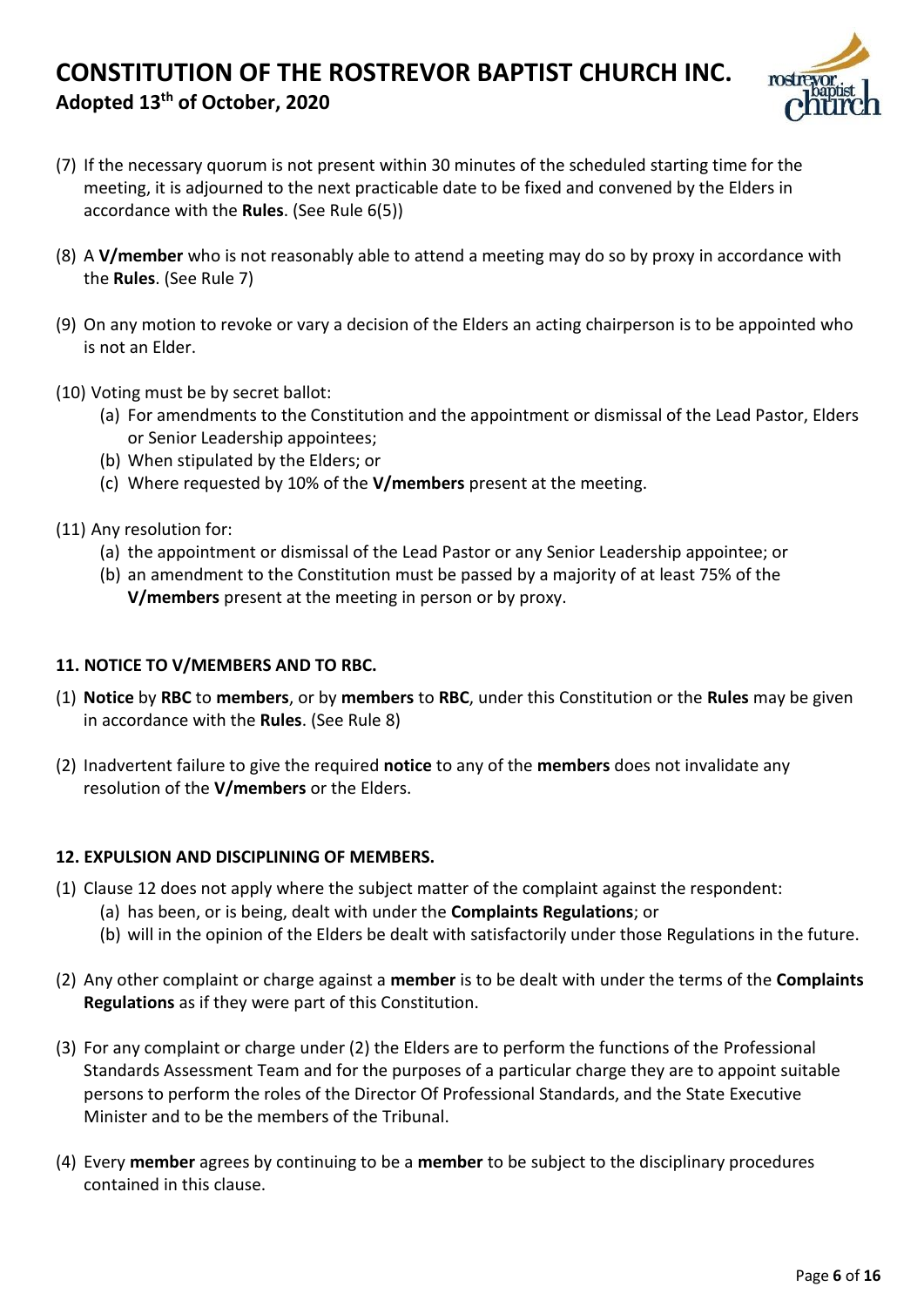**Adopted 13th of October, 2020**



### **Section 3 - GOVERNANCE PROVISIONS**

#### **13. GOVERNANCE OF RBC.**

- (1) Subject to this Constitution, and to any Regulations made by **BCSA** to which **RBC** has submitted itself, the **V/members** are to administer the affairs of **RBC**.
- (2) The Elders have the same powers as the **V/members** to administer the affairs of **RBC**, except they are not, unless permitted by the **V/members**, to resolve upon:
	- (a) The annual **budget** and variations to it;
	- (b) The purchase, sale or mortgage of real property or rentals exceeding one year:
	- (c) The relationship of **RBC** with **BCSA**;
	- (d) The exercise of powers which are expressly conferred on the **V/members** by this Constitution or the **Rules** (eg amendment of this Constitution and the **Rules**, the appointments and removals of pastors and officers etc.), or
	- (e) Matters referred to the **V/members** under Clause 17(4).
- (3) The Elders are the committee for the purposes of the **Act**.
- (4) The **V/members** may revoke or vary any decision of the Elders, including retrospectively if the **V/members** consider it appropriate.

#### **14. MINUTES.**

- (1) Minutes of each meeting of the **V/members**, the Elders and the Administrative Services Group are to be kept in accordance with the **Act.**
- (2) The minutes of the meetings of the **V/members** are to be available to the **V/members** provided they keep them confidential and are only to be available to non members with permission of the Elders or their delegate.
- (3) The minutes of the meetings of the Elders and the **ASG** are to be available only to the Elders unless they are disclosed by permission of the Elders or their delegate, except where a **V/members** meeting has resolved that the minutes of Elders or ASG meetings be provided to the **V/members** as they relate to a particular specified matter.

#### **15. DISPUTE RESOLUTION.**

- (1) Clause 15 applies to any dispute or difference between **RBC** and its **members**, or between the **members** of **RBC**, which is not the subject of a complaint or charge under Clause 12.
- (2) The Elders may require the parties to submit the dispute or difference to mediation, or another appropriate form of alternative dispute resolution, by a person or persons appointed by **BCSA**.
- (3) The **members** concerned and **RBC** are to be bound by the result of this process.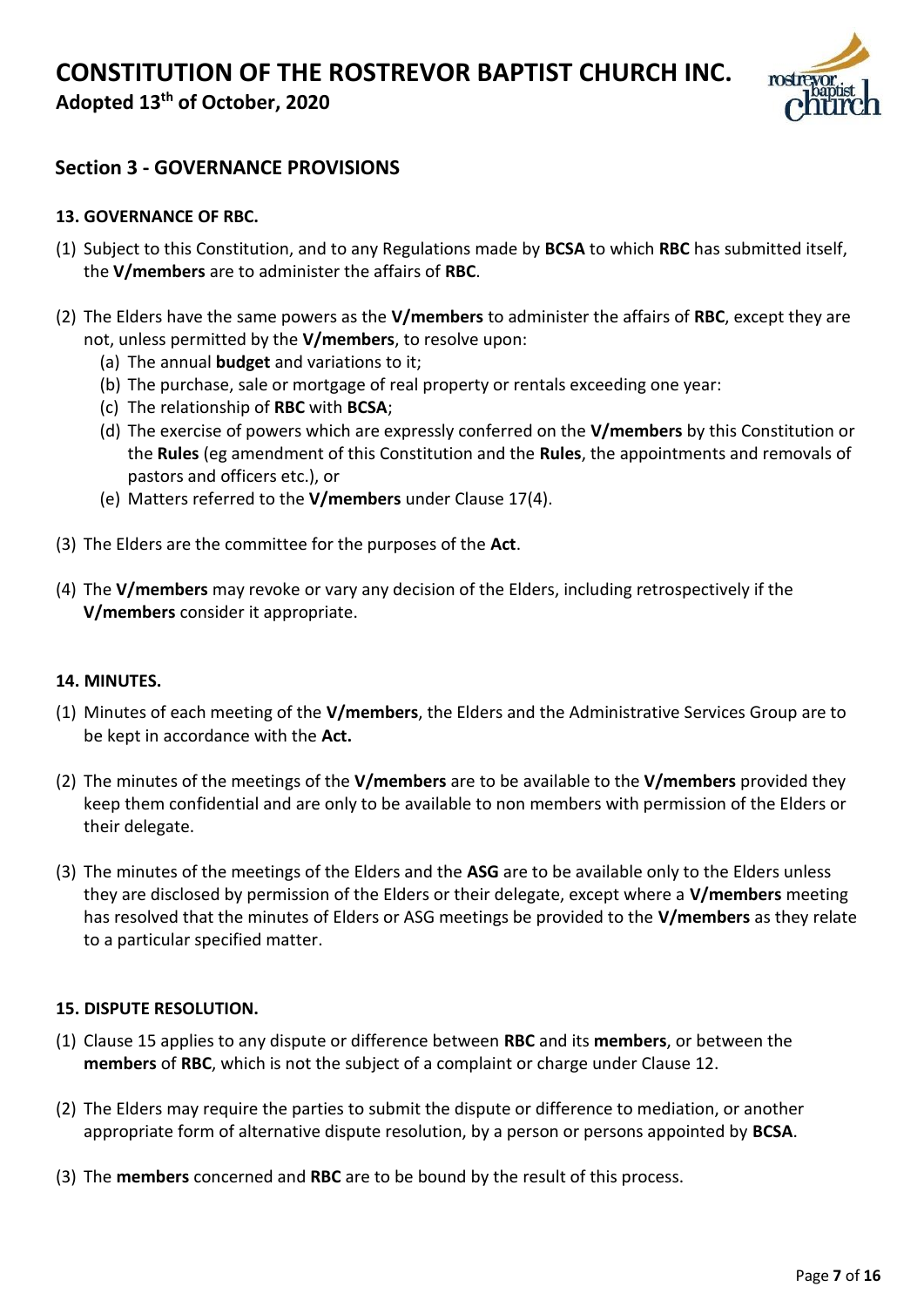**Adopted 13th of October, 2020**



### **Section 4 - ELDERS' COUNCIL**

#### **16. THE ELDERS.**

- (1) The Elders are:
	- (a) **V/members** who are recognised by the **V/members** as having spiritual gifts and talents equipping them for leadership in **RBC** and as being called by God to minister as Elders in the Biblical sense of the term; and
	- (b) expected to provide governance (Rule 13), leadership and ministry in a spiritual and inspirational way.
- (2) The Elders are the Lead Pastor, the Chairperson of **RBC**, the Administrator and up to six further Elders elected by the **V/members**.
- (3) The elected Elders:
	- (a) Must be **V/members**;
	- (b) Must not be paid employees of **RBC** or the spouse of a paid employee;
	- (c) Are to be appointed for a term of three years, but not including any period filled as a **casual vacancy** under (6) below; and
	- (d) Cannot be reappointed after serving three previous terms unless there is a gap of at least one year before any next term commences.
- (4) **Rules** may be made for the procedure for the appointment of Elders.(See Rule 9)
- (5) Elders cease to be Elders upon:
	- (a) Death;
	- (b) Ceasing to be **V/members**;
	- (c) Being removed by a resolution of the **V/members**;
	- (d) Resigning as an Elder;
	- (e) Becoming chronically incapacitated from performing the functions of an Elder: or
	- (f) Being disqualified from eligibility under the **Act** or from not meeting the standards required by the **ACNC**.
- (6) In the event of any **casual vacancy** on the Elder's Council for any reason whatsoever, and notwithstanding Clause 10(3), the remaining Elders may appoint a person suitably qualified for that position who is to hold that position until the next **V/members** meeting, at which time that person may be appointed for the remainder of the term of the **casual vacancy** thus filled.

#### **17. MEETINGS OF THE ELDERS.**

- (1) The Elders perform their functions under this Constitution and the **Rules** through meetings and other processes as laid down by the Constitution and the **Rules**. (See Rule 10)
- (2) The primary function of the Elders is to discern the will of God for **RBC.**
- (3) The quorum for meetings of the Elders is to be five Elders present and eligible to vote.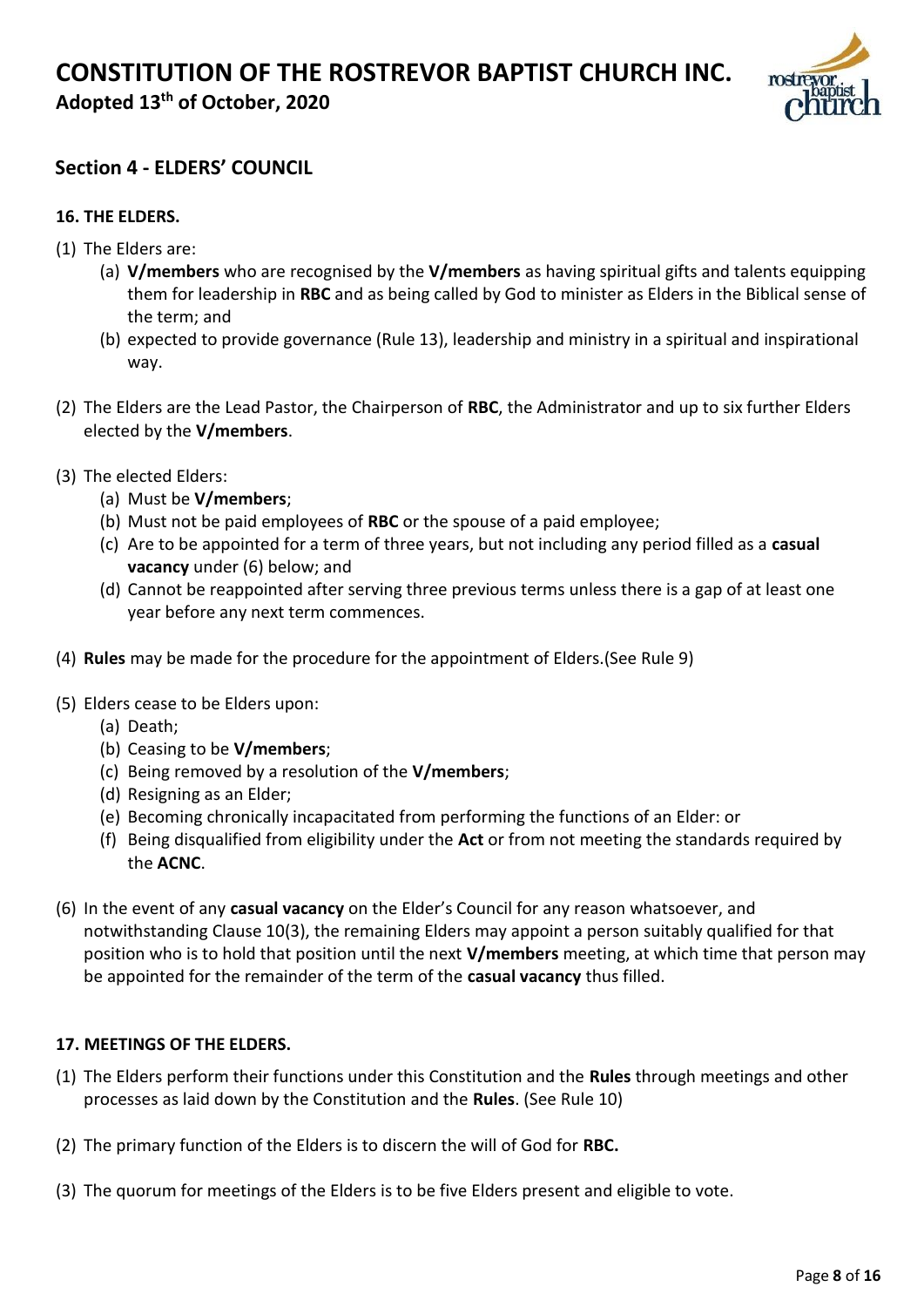

- (4) The Elders are to refer to a **V/members** meeting for determination any issue before them where any three Elders so request such a reference before the Elders vote on the issue.
- (5) The Elders are to maintain dialogue with the **V/members** and communicate to them significant matters in accordance with the **Rules**. (See Rule 10(3) and (4))

#### **18. ADMINISTRATIVE SERVICES GROUP.**

- (1) The Administrative Services Group ("**ASG**") is to comprise of the Administrator, the Treasurer, the Property Manager, the **Manager, Ministry Support** and such other persons as may be appointed by the Elders.
- (2) The **ASG** is to be controlled by the Elders and is to have such business management functions for **RBC**  as are delegated to it by the Elders.
- (3) For the purposes of the Constitution any action or decision of the **ASG** is to be deemed to be an action or decision of the Elders.

#### **19. OFFICERS OF RBC.**

- (1) The officers of **RBC** are to be:
	- (a) The Chairperson of the Congregation, who is:
		- (i) to preside at meetings of the **V/members** and of the Elders, and
		- (ii) to have a deliberative vote, but not a casting vote.
	- (b) Any acting Chairperson appointed by the Chairperson or the meeting where the Chairperson is not present or is disqualified, but only for that meeting;
	- (c) The Administrator, who is also to be the Public Officer of **RBC** under the **Act**;
	- (d) The Treasurer, who is to oversee the financial systems of **RBC**; and
	- (e) The Property Manager, who is to oversee the maintenance of the grounds and buildings of **RBC**.
- (2) The officers in  $(1)$ , except under  $(1)(b)$ :
	- (a) Are to be **V/members**;
	- (b) Are to be appointed as laid down by the **Rules**; (see Rule 9)
	- (c) Are to be appointed for a term of three years; and
	- (d) May be dismissed by the **V/members**.
- (3) In the event of any **casual vacancy** among the officeholders under this clause for any reason whatsoever, and notwithstanding Clause 10(3), the Elders may appoint a person suitably qualified to that office who is to hold that office until the next **V/members** meeting, at which time that person may be appointed for the remainder of the term of the **casual vacancy** thus filled.
- (4) An auditor for **RBC** as required by the **Act** is to be appointed by the Elders, or in default of them doing so, by the **V/members**.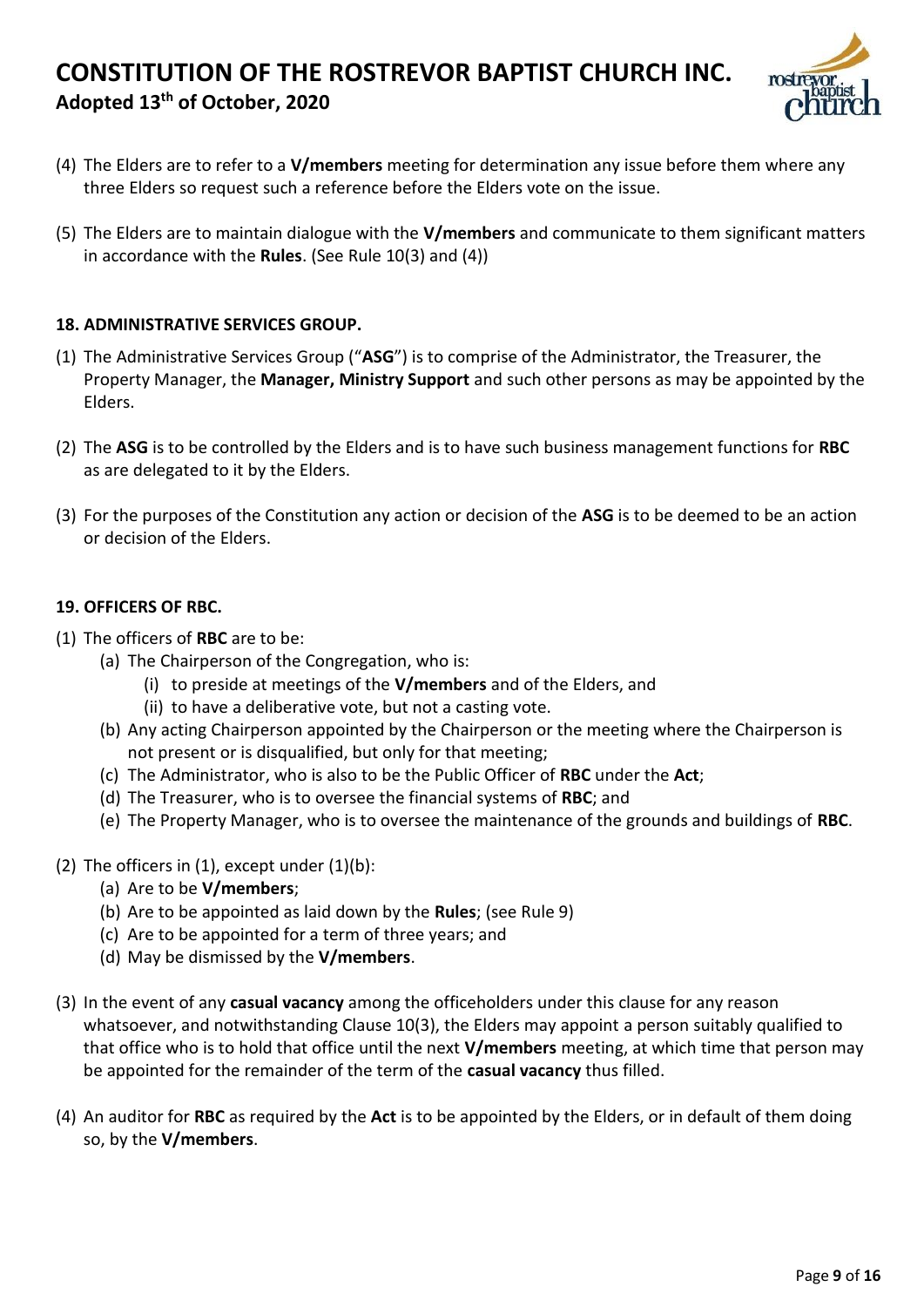

### **Section 5 - STAFFING**

#### **20**. **LEAD PASTOR.**

- (1) **RBC** will have a Lead Pastor or joint Lead Pastors appointed by the **V/members**.
- (2) An appointment is to be on the recommendation of a search committee set up by the **V/members** in accordance with the **Rules** (See Rule 11) and utilising the Moderating Committee of **BCSA**.
- (3) A lead Pastor must qualify to be a **V/member** and is to become one if appointed as Lead Pastor. .
- (4) The Lead Pastor will have such authority, powers and responsibilities as are contained in an employment agreement, and which may be negotiated by the Elders in anticipation of an appointment.

#### **21. SENIOR LEADERSHIP POSITIONS.**

- (1) **Senior Leadership positions** are those which are designated as such by the **V/members** on the recommendation of the Elders.
- (2) An appointment for a **Senior Leadership position** is to be made by the **V/member**s on the recommendations of both a search committee set up under the **Rules** (See Rule 11) and of the Lead Pastor and the Elders unless the Elders unanimously waive the requirement for a search committee.
- (3) A person to be appointed to a **Senior Leadership position** must qualify to be a **V/member** and is to become one if so appointed.
- (4) The person appointed to a **Senior Leadership Position** will have such authority, powers and responsibilities as are contained in an employment agreement, and which may be negotiated by the Elders in anticipation of an appointment.

#### **22. OTHER STAFF APPOINTMENTS**.

#### (1) **Ministry staff** are:

- (a) those staff who do not occupy **Senior Leadership Positions**;
- (b) those who have duties primarily concerned with carrying out the spiritual ministry of **RBC**; and
- (c) those designated as such by both the Lead Pastor and the Elders.
- (2) **Ministry staff** are to be appointed by the Elders on the recommendation of the Lead Pastor.
- (3) **Ministry staff** will have such authority, powers and responsibilities as are contained in an employment agreement, and which may be negotiated by the Elders in anticipation of an appointment.
- (4) Employees other than Senior Leadership appointments and **Ministry staff** may be appointed by the Lead Pastor.
- (5) Employees under this clause include both remunerated and unpaid employees.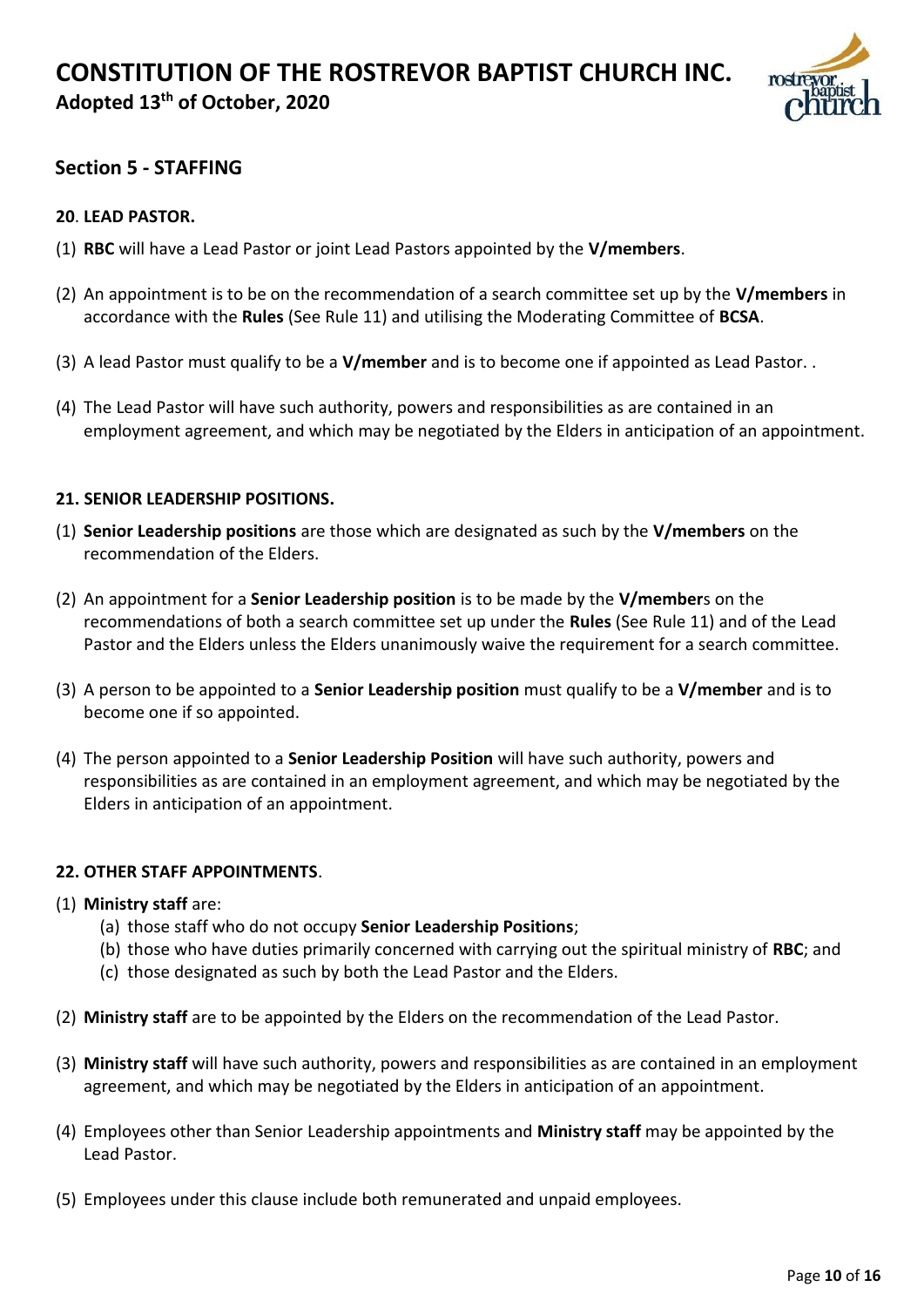

### **Section 6 - FINANCES**

#### **23. ANNUAL BUDGET.**

- (1) Before 1 July in each year the Elders and the Treasurer are to put before the **V/members** a **budget** for **RBC** for the next financial year for approval by the **V/members**.
- (2) The approval of a **budget** is not a bar to **RBC** expending money, or incurring liabilities, in excess of what was approved in that **budget**.
- (3) If any significant deterioration in the financial position of **RBC** occurs or is anticipated to occur this will be communicated to the **v/members** as soon as possible.
- (4) After the end of each three months the Treasurer will as soon as practicable provide a financial update to the **V/members**.
- (5) Such report from the Treasurer is to identify any significant adverse departures from the **Budget**.

#### **24. FINANCIAL REPORTING.**

- (1) The financial year of **RBC** is to run from the 1st July to the 30th June of the following year.
- (2) The Treasurer is to maintain such accounting records as are necessary to correctly record and explain the financial transactions and financial position of **RBC** in accordance with the **Act** and the requirements of the **ACNC**.
- (3) "The statutory reporting obligations are to be met within the timeframe required under the **Act** and the requirements of the **ACNC**"

#### **25. PROHIBITION AGAINST SECURING PROFITS FOR MEMBERS.**

The income and capital of **RBC** is to be applied exclusively to the promotion of its objects and no portion is to be paid or distributed directly or indirectly to members or their associates except as bona fide remuneration of a **member** for services rendered or expenses incurred on behalf of **RBC**.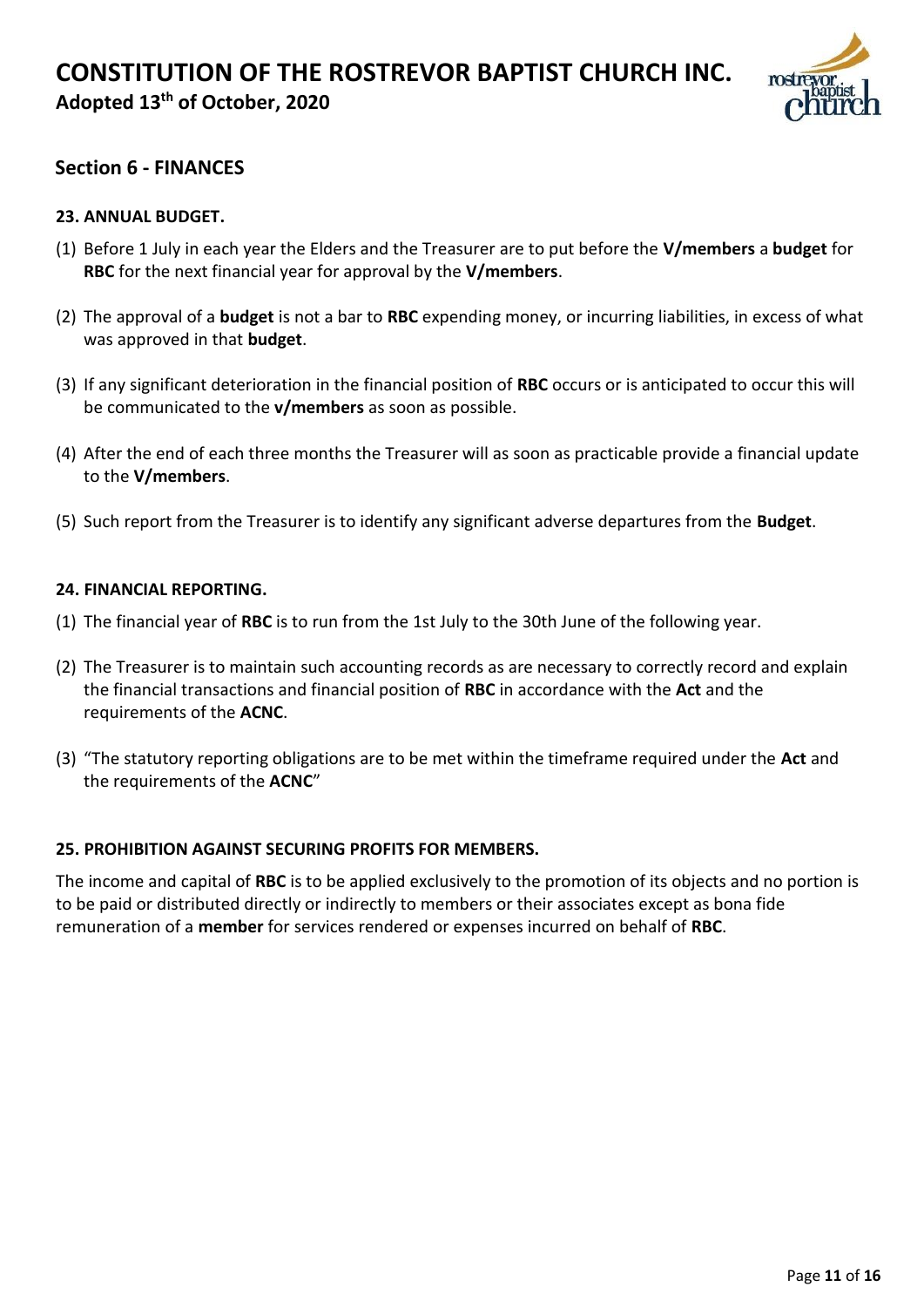

### **Section 7 - MISCELLANEOUS PROVISIONS**

#### **26. PROPERTY AND LIABILITY.**

- (1) The property or buildings of **RBC** are not to be used or occupied for any purpose other than the activities of **RBC** except as authorised by the **V/members**, the Elders or the **ASG**, or by a duly authorised delegate.
- (2) The **ASG** is to purchase insurance to provide protection at realistic market values against risks to the assets and for the liabilities and professional conduct of **RBC** and its officers.
- (3) No-one shall have power to commit RBC legally and/or financially in any way without the authority of the **V/members**, the Elders or the **ASG**.

#### **27. THE SEAL.**

- (1) **RBC** is to have a common seal upon which its corporate name is to appear in legible characters.
- (2) The common seal is to be kept and used in accordance with the **Rules.** (See Rule 12)

#### **28. AMENDMENTS TO THE CONSTITUTION.**

- (1) This Constitution may only be amended by the procedures as laid down in Clause 10(6)(b), (10)(a) and  $(11)(b)$ .
- (2) At least two months **notice** is to be given to the **V/members** of any proposed amendment to the Constitution.
- (3) Such **notice** is not required if the change is due to new legislation or requirements of a government body in which case such **notice** as is practicable is to be given.

#### **29. WINDING UP.**

- (1) **RBC** may be wound up voluntarily under the **Act** by a resolution passed by 75% of the **V/members**  (including those voting by proxy) at a meeting duly convened for that purpose.
- (2) The assets remaining after paying all the liabilities of **RBC** and the expenses of winding up are to be transferred to **BCSA**.

#### **30. TRANSITIONAL PROVISIONS.**

This version of the Constitution, including the **Rules**, is to:

- (1) come into effect on 1st day of January 2021; and
- (2) supersede as from that date all previous versions of the Constitution.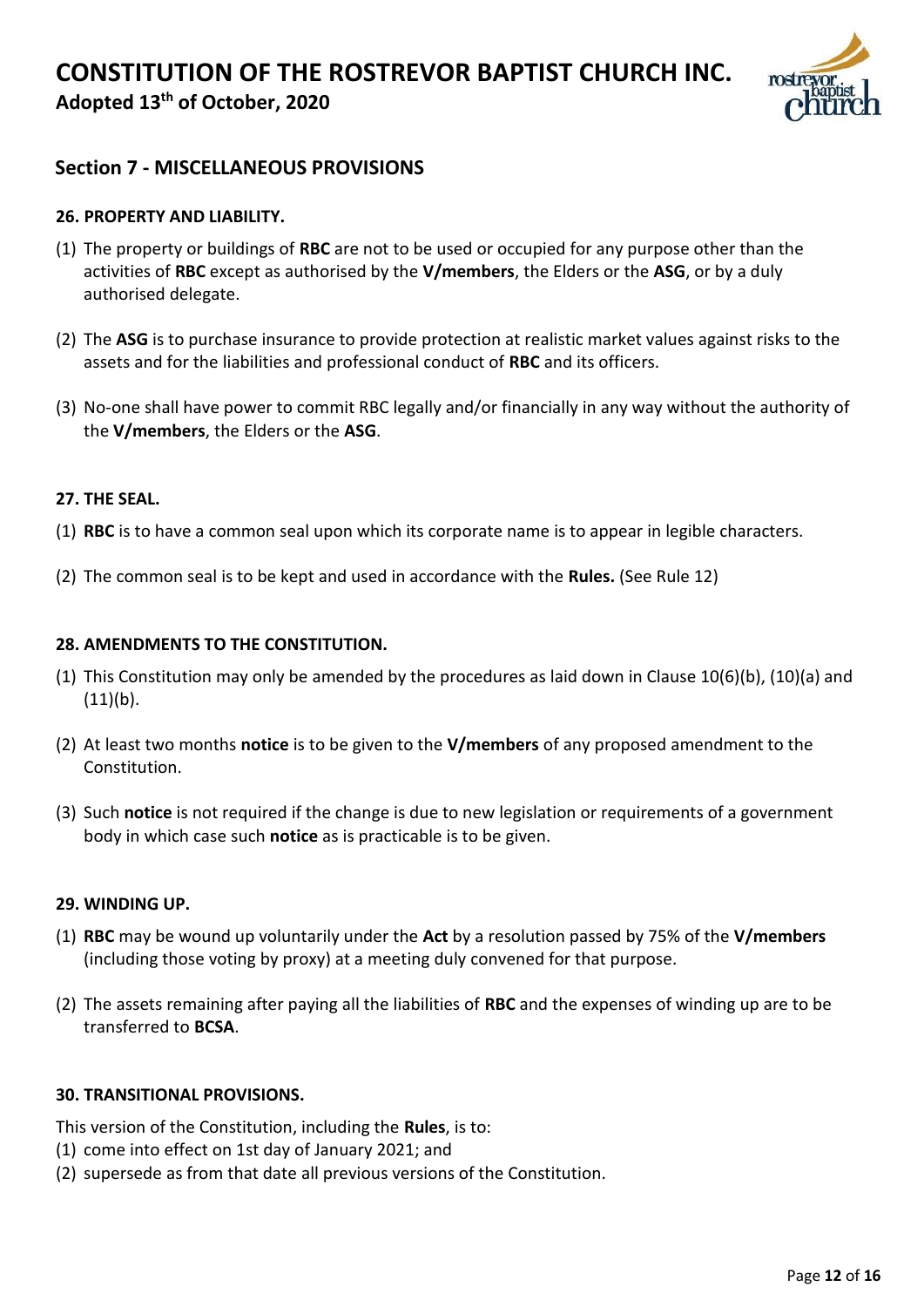## **THE SCHEDULE: RULES MADE UNDER THE CONSTITUTION Third Draft. Adopted 13th of October, 2020**



These **Rules** are made under the Constitution and are a Schedule to it.

- 1. The Definitions, Abbreviations and Interpretation clauses of the Constitution apply to these **Rules**.
- 2. The designation C before a number in these **Rules** refers to the clause of that number in the Constitution: eg C10(1) refers to clause 10(1) of the Constitution.

#### 3. **ADMISSION OF NEW MEMBERS. C8(3)**

- (1) An applicant for **V/member**ship or N**V/member**ship is to give to the Administrator a signed application in a form approved by the Elders.
- (2) The Administrator is to give **notice** to the congregation of any such application in such manner as is laid down by the Elders.
- (3) Any **member** may object to the application by written **notice** to the Elders to be given within one week of the giving of the **notice** of the application.
- (4) The Administrator is to report all successful applications for membership to:
	- (a) the congregation by such means as are laid down by the Elders; and
	- (b) the next **V/members** meeting.

#### 4. **REGISTERS OF MEMBERS. C8(6)**

- (5) (1) The Administrator is to maintain separate registers showing the current **V/members** and **NV/members**.
- (6) (2) Access to these registers is to be in the discretion of the Elders or their delegate.

#### **5. RESIGNATION OF MEMBERS AND REMOVAL OF INACTIVE MEMBERS. C8(6) & (7)**

- (1) **Members** may resign their membership by written **notice** given to the Administrator.
- (2) Such resignation is to take effect on the date the **notice** is received by RBC.
- (3) **V/members** may resign their **V/member**ship, but retain their N**V/member**ship.
- (4) Where N**V/members** appear to be inactive in the life of **RBC** the Elders may give **notice** to them that they are considering removing them as N**V/members** and inviting any written submission within 14 days as to why they should not be removed.
- (5) More than 21 days after the giving of such **notice** the Elders after considering any written submission may remove such N**V/members** as N**V/members**.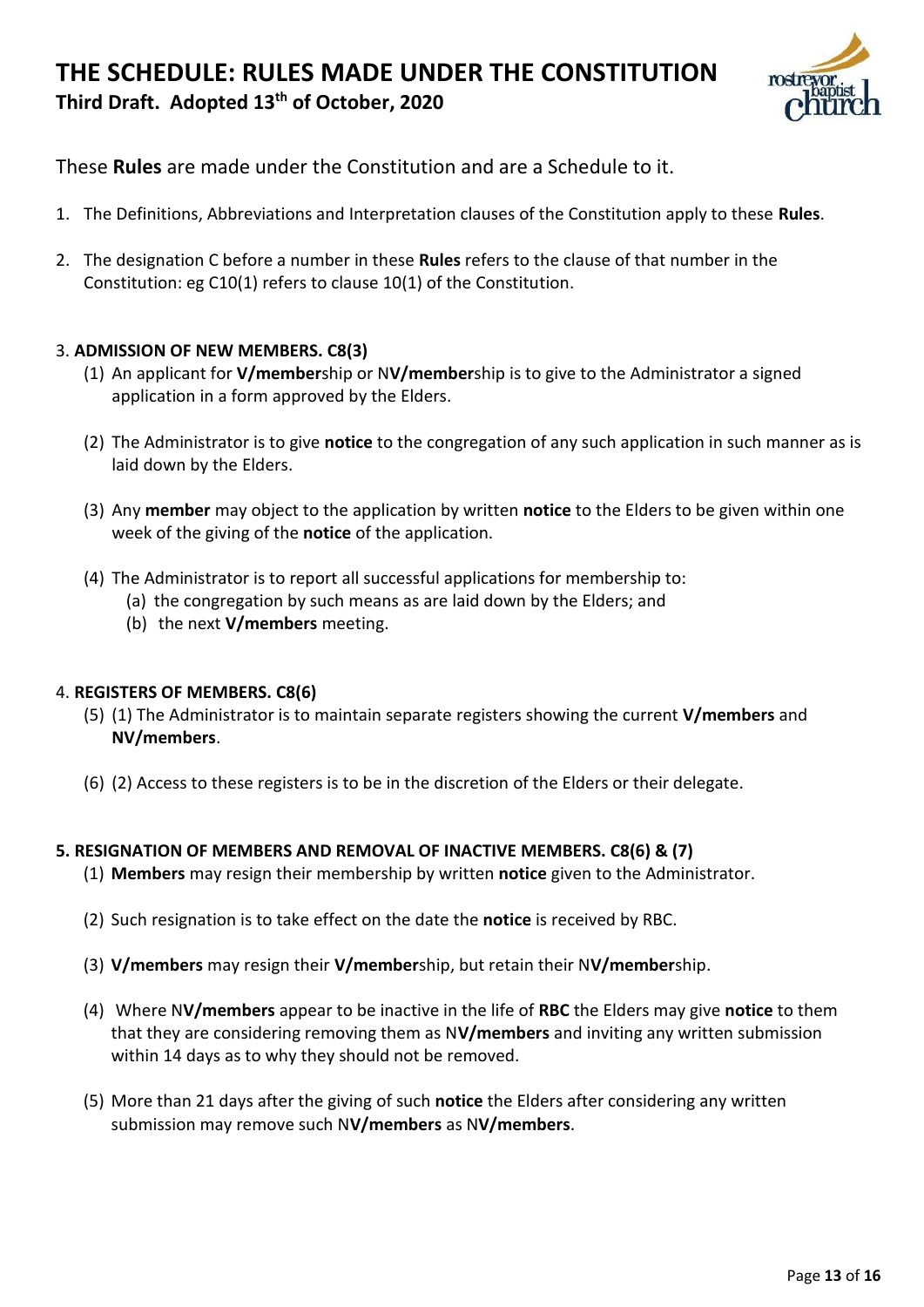# **THE SCHEDULE: RULES MADE UNDER THE CONSTITUTION**



**Third Draft. Adopted 13th of October, 2020**

#### 6. **CONVENING AND CONDUCT OF V/MEMBERS MEETINGS. C10**

- (1) **Notice** of the date and starting time of each meeting is to be given at all Services of **RBC**, and in the **RBC** weekly bulletin, on the preceding two Sundays, but any inadvertent failure to do so does not invalidate the meeting.
- (2) An agenda for each meeting is to be given to all **members** at the earliest practicable date.
- (3) Any **V/member** wanting an item of business to be dealt with at a meeting of **V/members** for which a date has already been set must request the Elders to place it on the agenda for that meeting, and if the Elders decline to do so, it is only to be brought before that meeting if the meeting dispenses with this Rule.
- (4) N**V/member**s may attend the meetings but cannot vote.
- (5) Where a meeting is adjourned under C10(7) **notice** is to be given at the earliest practicable date:
	- (a) To all **V/members**; and
	- (b) By being announced at any Services held before the adjourned date.

#### 7. **PROXIES FOR MEETINGS OF V/MEMBERS. C10(8)**

- (1) **V/members** who for good reason cannot attend at a meeting may give a proxy in a form approved by the Elders to another **V/member** for that **member** to represent them at that meeting.
- (2) No **V/member** may hold more than four proxies for a meeting.
- (3) A proxy form must be delivered to the Administrator, or in the absence of the Administrator to the person performing that function for the meeting, before the meeting commences.

#### **8. NOTICE TO V/MEMBERS AND TO RBC. C11**

- (1) Email is to be the primary means of **RBC** giving any **notice** to the **members.**
- (2) Each **V/member** is to give to the **RBC** office a current email address to which **notices** for him or her can be sent by email.
- (3) A **V/member** who does not have a current email address may elect to receive **notice** from **RBC** by:
	- (a) An SMS text message to a telephone number;
	- (b) having it left in the pigeon hole applicable to that **member** at **RBC**; or
	- (c) having it sent to the email address of another suitable person on behalf of that **V/member**.
- (4) **Members** may waive their right to receive **notice** from **RBC**.
- (5) A **notice** may be given by a **member** to **RBC** by either:
	- (a) Sending it by email addressed to an officer or staff member of **RBC** or to the **RBC** office:
	- (b) Posting it by prepaid post to the **RBC** office; or
	- (c) Leaving it with an officer or staff member of **RBC** at the **RBC** office.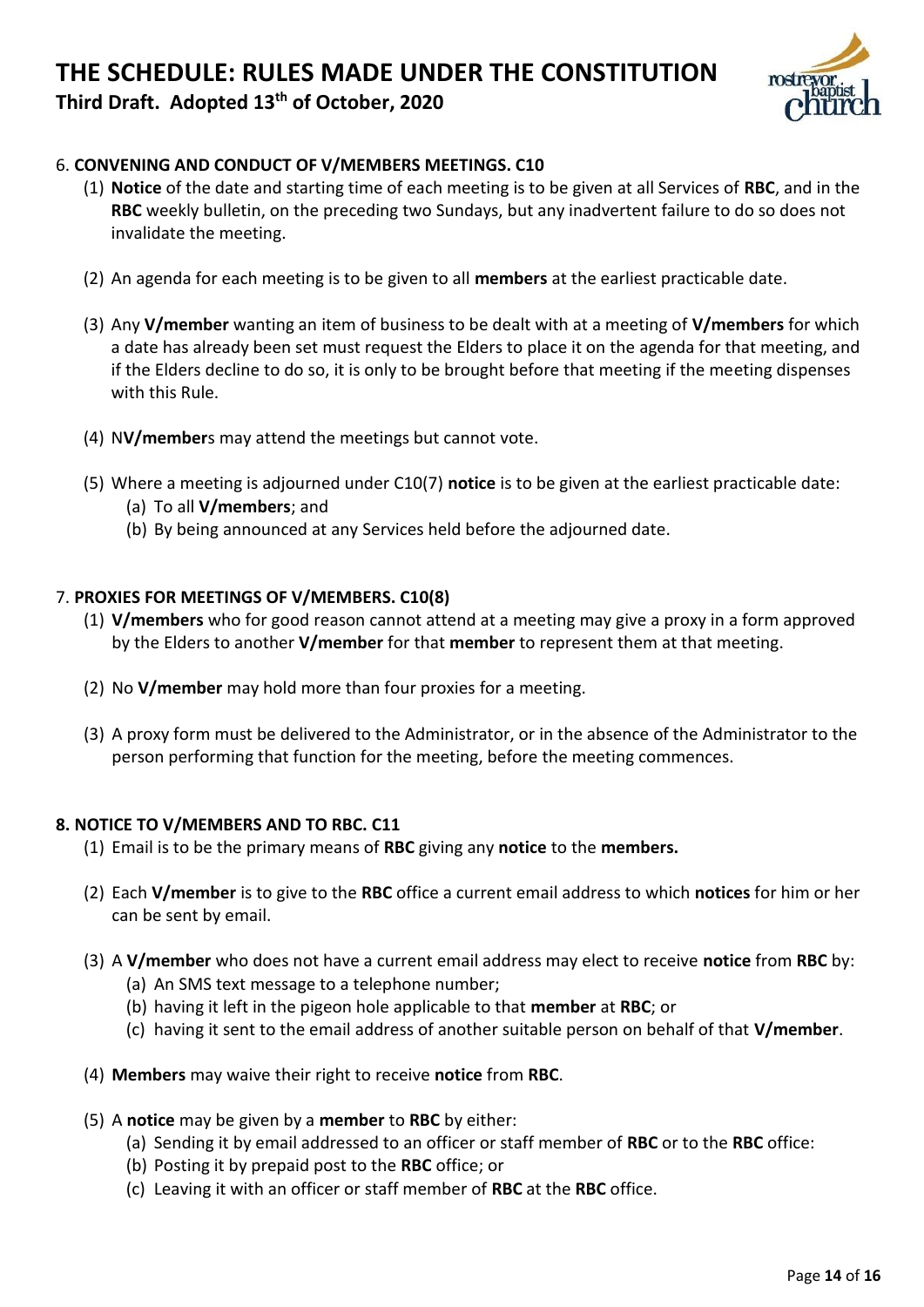## **THE SCHEDULE: RULES MADE UNDER THE CONSTITUTION Third Draft. Adopted 13th of October, 2020**



(6) A **notice** properly sent by or to **RBC** by any of the above means is deemed to have been received at the earlier of the time of actual receipt or within two business days of its sending regardless of whether it has then been actually received or not.

### **9. APPOINTMENT OF ELDERS AND OFFICERS. C16(4), C19(2)(b)**

- (1) Any vacancy for an Elder or an officer , other than a **casual vacancy** (see C16(6) and 19(3)), is to be notified in such manner as is decided by the Elders and is to be at least 21 days prior to the next Annual General Meeting;
- (2) The Administrator is to give to any inquirer information relevant to the responsibilities and requirements of the office;
- (3) Nominations are to be in a written form approved by the Elders and delivered to the Administrator not less than 14 days before the meeting.
- (4) Nominations may be made by the applicant or by some other person, but only with the consent of the nominee.
- (5) No nomination is to be accepted unless the nominee states:
	- (a) That he/she understands the requirements of the position ; and
		- (b) That he/she is not a disqualified person under section 30 of the **Act** and that he/she meets the requirements of a Responsible Person as prescribed by the **ACNC**;
- (7) Where the nominations received do not exceed the number of vacancies for the position the appointment of the nominee/s is subject to the approval of the **V/members**.
- (8) Where the number of nominations received exceeds the number of vacancies for the position an election is to be conducted by the **V/members**.

#### 10. **CONVENING AND CONDUCT OF ELDERS' MEETINGS. C17(1),(5)**

- (1) Meetings are to be held as agreed between the Elders or when specially convened by the Chairperson or the Administrator.
- (2) Resolutions are to be passed by a simple majority.
- (3) As soon as reasonably practicable brief **notice** is to be given to the **V/members** of any significant business being transacted by the Elders which may be of interest to the **V/members** as **V/members**.
- (4) In the **notice** given under (3) the Chairperson has a discretion to suppress or redact information which is confidential or pastorally sensitive.